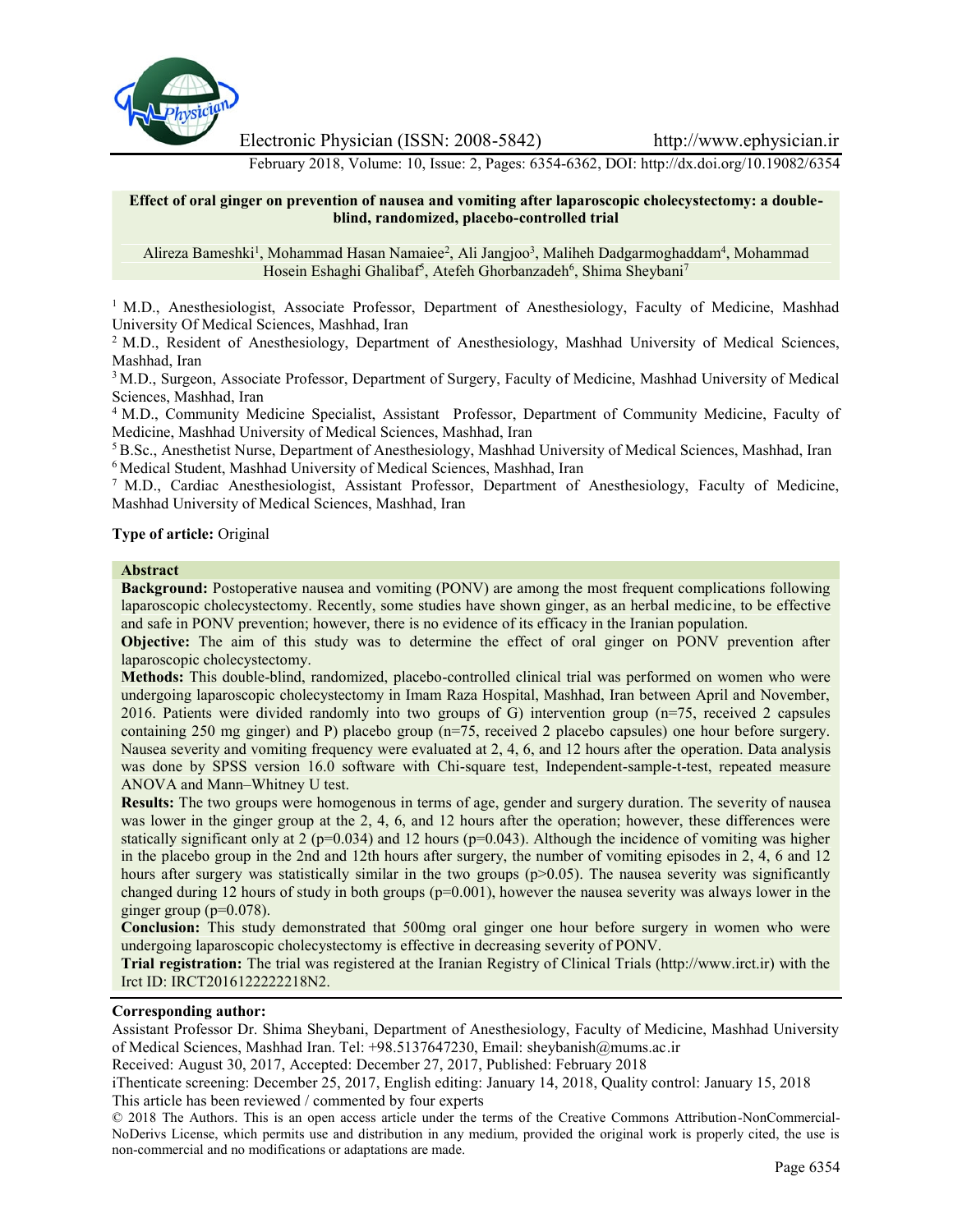**Funding:** The study was financially supported by Deputy of Research of Mashhad University of Medical Sciences.

### **Keywords:** Nausea, Vomiting, Postoperative Nausea and Vomiting, Ginger, Cholecystectomy, Laparoscopic

# **1. Introduction**

Postoperative nausea and vomiting (PONV) are among the most frequent adverse effects after general anesthesia (1). This side issue is seen after almost all surgeries, including laparoscopic surgeries with an incidence of 28% to 75% (2, 3). Post-operative uncontrolled PONV can lead to major complications such as dehydration, wound dehiscence, electrolyte disturbance, high blood pressure, aspiration pneumonitis, and consequently, delay in discharge, increased healthcare costs and patient dissatisfaction (4-6). Although different anti-emetic medications are currently used for the treatment of PONV, such as droperidol, metoclopramide, and ondansetron (7, 8), these agents are also often associated with a variety of side effects including long QT syndrome and extrapyramidal symptoms (7, 9). Thus, investigations for finding newer medications and procedures with fewer side effects are still ongoing (10-12). Nowadays, herbal medicines have been commonly used for treatment and prevention of different diseases, for the reason of safety, efficacy, availability, affordability, and minimal side effects (13, 14). According to World Health Organization (WHO) reports, more than two thirds of people around the world use herbal medicines, such as ginger, as a nonmedical antinausea treatment (12). Ginger (Zingiber officinale Roscoe), as an herbal medicine, has been considered as a nonpharmacological option in several conditions such as gastro-intestinal complaints, arthritis, cancer prevention, and atherosclerosis (15). Moreover, ginger has been recently recommended as a safe agent, due to its medicinal properties related to gingerols and shogaols, in various circumstances such as morning sickness, motion sickness, pregnancy and chemotherapy induced nausea, and PONV (15-17). The mechanism of ginger action as an antiemetic agent is still not clear, yet some reports demonstrated that it has direct effect against serotonin receptor (14, 18, 19). Although different clinical studies have shown the anti-emetic effect of ginger for prevention of PONV (11, 20), there were also findings against its efficacy after laparoscopic surgeries (21). Moreover, according to the latest review article, "further studies are required before firm recommendations for ginger use can be made" (11). Besides, considering the varying responses to medicines in patients with varied ethnicity and race, the clinical effectiveness of ginger in postoperative management of PONV should be evaluated in different countries before its application (22). According to our knowledge, few studies have demonstrated the clinical efficacy of ginger for prevention of PONV after surgery in the Iranian population; however, the evidence for cholecystectomy is completely limited (20, 23-26). Moreover, the previous studies have investigated the effect of a high dose of ginger, mostly 1 gr, on PONV prevention, and the question if ginger is still effective in lower doses is still unclear (27). The aim of this study is to determine the effect of oral ginger on the prevention of PONV after laparoscopy in the early post-operative period.

# **2. Material and Methods**

# *2.1. Trial design and setting*

This double-blind, randomized, placebo-controlled clinical trial was performed on female patients who electively underwent laparoscopic cholecystectomy at the Department of General Surgery, Imam Raza Hospital, Mashhad, Iran, between April 2016 and November, 2016.

# *2.2. Selection criteria*

Inclusion criteria were: 1) age less than 65 years old, 2) body mass index of lower than 35 kg/m2, and 3) ASA class I or II. Patients were excluded if they have 1) history of smoking, addiction and alcohol usage, 2) chronic nausea and vomiting (NAV) , 3) an NAV during the last 24 hours, 4) history of PONV , 5) motion sickness disease, 6) vestibular diseases, 7) anti-emetic agents' usage before surgery, 8) prolonged surgery (more than 90 minutes), 9) urgent surgery, 10) history of chronic diseases such as diabetes, kidney diseases, liver disease, heart diseases, and 11) pregnancy.

# *2.3. Sampling*

The sample size was estimated to be 62 subjects in two groups of 31. This sample size was calculated based on the results of previous meta-analysis (27) by assuming the test power of 80% and a confidence level of 95% and using the following formula: n=(Z<sub>1-α/2</sub>+Z<sub>1-β</sub>)<sup>2</sup> ((P<sub>1</sub>(1-P<sub>1</sub>)+P2(1-P<sub>2</sub>)) / (P<sub>1</sub>-P<sub>2</sub>)<sup>2</sup>, Where: n = Sample size, Z<sub>1-α/2</sub>=1.96. α=5% for two-sided test.  $Z_{1-\beta}=0.842$ ,  $\beta=20%$  (test power =80%), and P=probability of the main outcome. Simple random sampling was used for reaching the adequate number of patients by means of computer generated codes.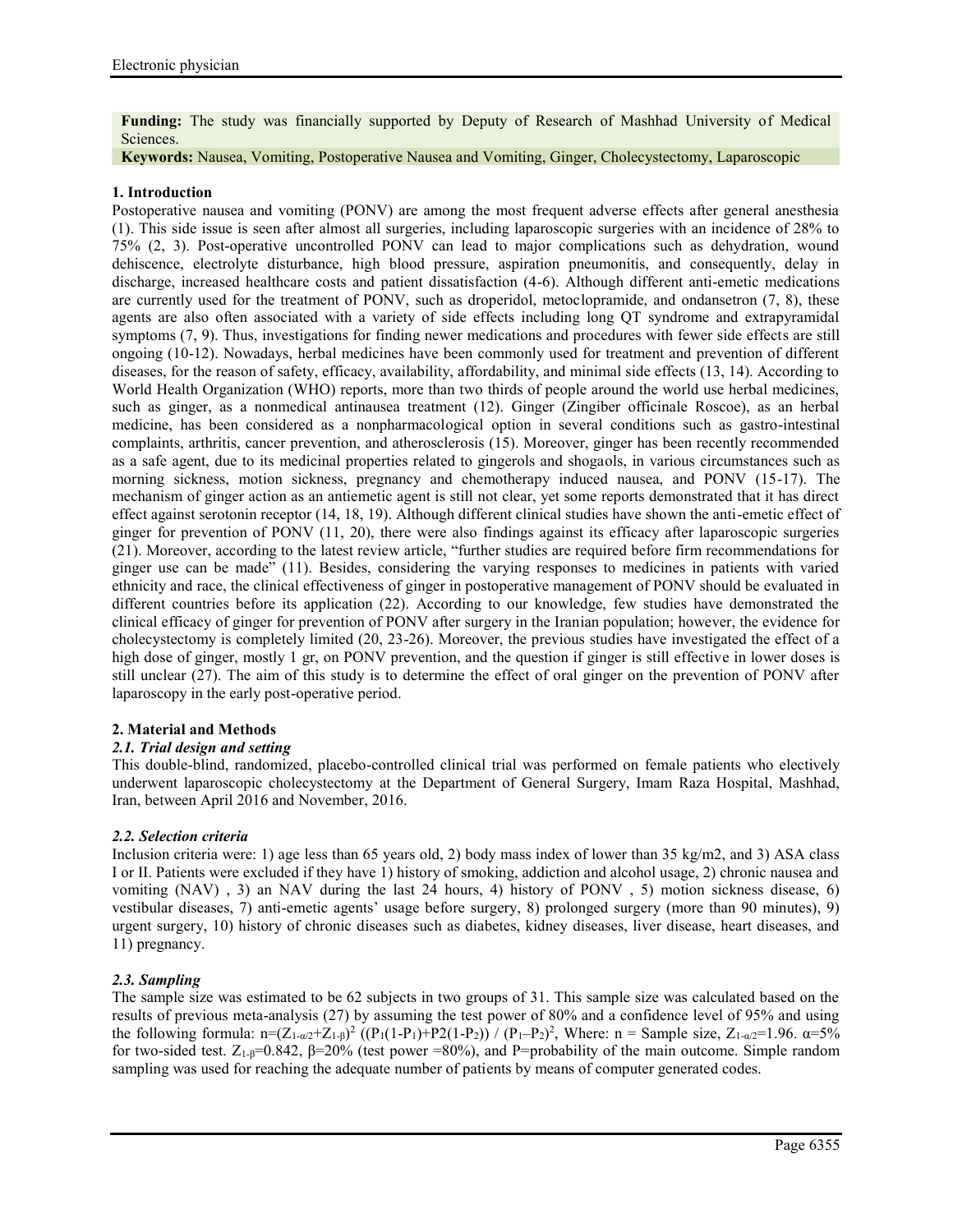# *2.4. Randomization and blinding*

Patients were randomly allocated to receive ginger (G group) or placebo (P group) on a 1:1 ratio. A researcher who had no responsibility in the study protocol, did the randomization. The randomization sequence was created by computer-generated random numbers. For this purpose, the numbered envelopes that contained the name of the agents (ginger or placebo) were used. Medications were delivered to the patients by a researcher who was not aware of anti-emetic agents. Moreover, all the baseline characteristics including age, body mass index, surgery duration, and outcomes were recorded by the researcher without knowledge to groupings. Patients were also not aware about their anti-emetic agents. So, it was a double blinded placebo controlled clinical trial.

### *2.5. Allocation and Interventions*

Group G received 2 capsules of 250 mg ginger (Zintoma Herbal Capsule, Gol Daru Company, Iran). Group P received 2 isoshape, isosmell, and isocolor capsules as placebo. Both groups received their medications one hour prior to surgeries. After a routine preparation, anesthesia was performed in the same manner in all patients. Participants underwent fasting diet for 8 hours before surgery. Patients received midazolam 0.04 mg / kg, fentanyl 3μg / kg, as premedication, and crystalloid fluid 10cc/kg before induction of anesthesia and then underwent induction with 2mg/kg propofol and atracorium 0.5mg/kg. Anesthesia was maintained with propofol 100- 200μg/kg/min. During operation, blood pressure, heart rate, electrocardiogram (ECG), SPO2, end-tidal carbon dioxide (Etco2) was monitored. Decrease or increase of heart rate and blood pressure over 20% was treated with 20% decrease or increase in dose of propofol. Muscle relaxation was done with atracorium 0.04-0.02 mg/kg. Following the end of surgery, patients were extubated and transferred to the recovery room. Patients received 30-40 cc/kg of crystalloid fluid during the next 24 hours after surgery. All patients received a single approach for laparoscopic cholecystectomy operated by one single surgeon.

### *2.6. Nausea and Vomiting*

The severity of nausea and the number of episodes of vomiting in 2, 4, 6 and 12 hours after surgery were evaluated and recorded. In order to evaluate severity of nausea, the 11-point numerical rating scale (NRS) was used; the patients were asked to rate the severity of their nausea from zero (no feeling of nausea) to 10 (the highest feeling of nausea). Patients were informed about the NRS in relation to the nausea feeling. Vomiting was defined as severe mobility of the gastrointestinal tract which leads to the forceful exit of the contents of the digestive tract from the mouth. Aside from the vomiting numbers in each period of time, the incidence of vomiting, in each 4 periods of time were recorded. Every patient who showed the side effects of the used drug were excluded and underwent proper treatment. Intravenous ondansetron 4 mg was given to patients who complained of post-operative nausea (NRS>4) and vomiting despite receiving a dose of prophylactic antiemetic medication during the operation, and then the patients were assessed after half an hour.

# *2.7. Outcomes*

The first outcome of this study was the compared severity of nausea in patients receiving ginger and placebo undergoing laparoscopic cholecystectomy. The second outcome was the compared incidence of vomiting and the number of vomiting in each period of time between these two groups.

#### *2.8. Ethics*

This study was approved by the Ethical Research Committee of Mashhad University of Medical Sciences (Code: IR,MUMS.sm.REC.1394.358). This study was registered in the Iranian Registry of Clinical Trials (irct.ir) with the ID: IRCT2016122222218N2. All participants were informed about the aims and the nature of current study, and each participant provided her written consent form prior to the study. All the participants' information was kept confidential. Patients were eligible to leave the study at any phase of the research program.

### *2.9. Statistical methods*

The data were analyzed using IBM SPSS Statistics for Windows (Version 19.0. Armonk, NY: IBM Corp.). First, the normality of the variables' distribution was examined using the K-S test. Quantitative variables were reported with mean  $\pm$  standard deviation and qualitative variables with frequency and percentage. The severity of PONV was compared between the two groups by independent-samples t-test or and Mann–Whitney U test and the incidence of vomiting with Chi-square. The repeated measure ANOVA was recruited to compare the changes trend in nausea severity. P-value<0.05 was considered as significant.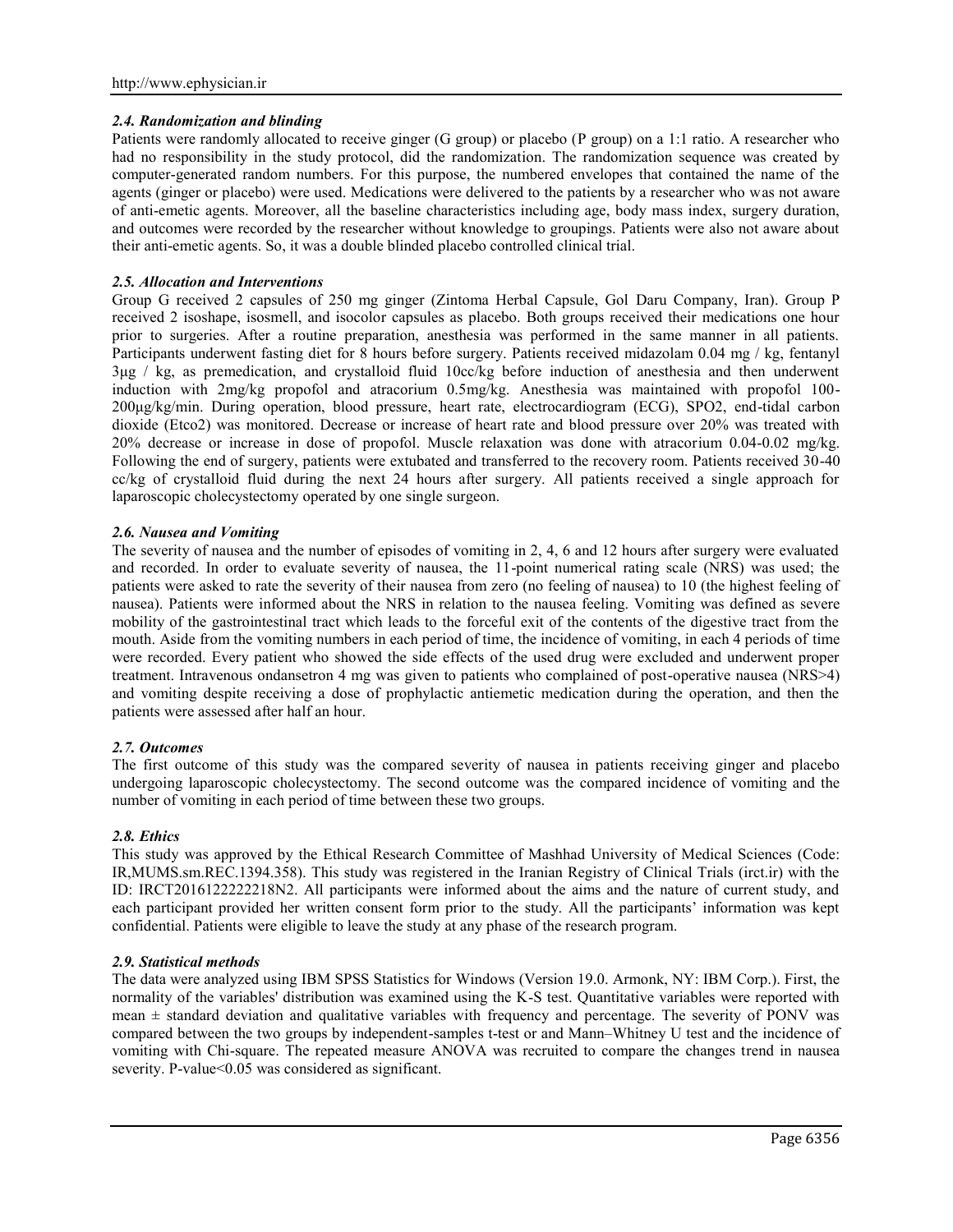# **3. Results**

# *3.1. Baseline Characteristics*

Initially, a total of 164 female participants with a mean age of  $39.9\pm11.6$  years were assumed eligible for the study. Fourteen participants were excluded from the study and finally this study was conducted on 150 patients in two groups of G  $(n=75)$  and P  $(n=75)$  (Figure 1). There was no significant difference between two groups in terms of age, body mass index, and surgery duration (Table 1).



**Figure 1.** Follow-up diagram of patients (According to consort statement)

|  | Table 1. Baseline characteristics in patients receiving ginger and placebo undergoing laparoscopic cholecystectomy |
|--|--------------------------------------------------------------------------------------------------------------------|
|--|--------------------------------------------------------------------------------------------------------------------|

| Variable, mean $\pm$ SD | Placebo $(n=75)$ | Ginger $(n=75)$ | p-value              |
|-------------------------|------------------|-----------------|----------------------|
| Age, years              | $32.8 \pm 10.6$  | $41.7 \pm 12.4$ | $0.093$ <sup>a</sup> |
| Weigh, kg               | $68.2 \pm 11.9$  | $65.6\pm9.1$    | 0.137 <sup>b</sup>   |
| Surgery duration, min   | $68 \pm 15.4$    | $69.3 \pm 13.7$ | $0.627^{\rm a}$      |

a: Mann–Whitney U test; b: independent-samples t-test

# *3.2. Nausea and Vomiting*

The severity of nausea was lower in the ginger group than the placebo group, but it was only significant between the two groups in 2 hours (p=0.034) and 12 hours (0.043) after surgery (Table 2). The nausea severity was significantly changed during 12 hours of study in both groups  $(P=0.001)$ , however the nausea severity was always lower in the ginger group (p=0.078) (Figure 2). The incidence of vomiting in the ginger group was also lower in comparison with the placebo group; however, only in the  $2<sup>nd</sup>$  (p=0.017) and 12<sup>th</sup> (p=0.044) hours after surgery was it statically significant (Table 3). Moreover, there was no difference between two groups regarding the number of vomiting in 2, 4, 6, and 12 hours after surgery (Table 4). Thirty-one participants (41.3%) of group G and 35 participants (62.6%) of group P received ondansetron for their PONV during the study  $(p=0.511)$ .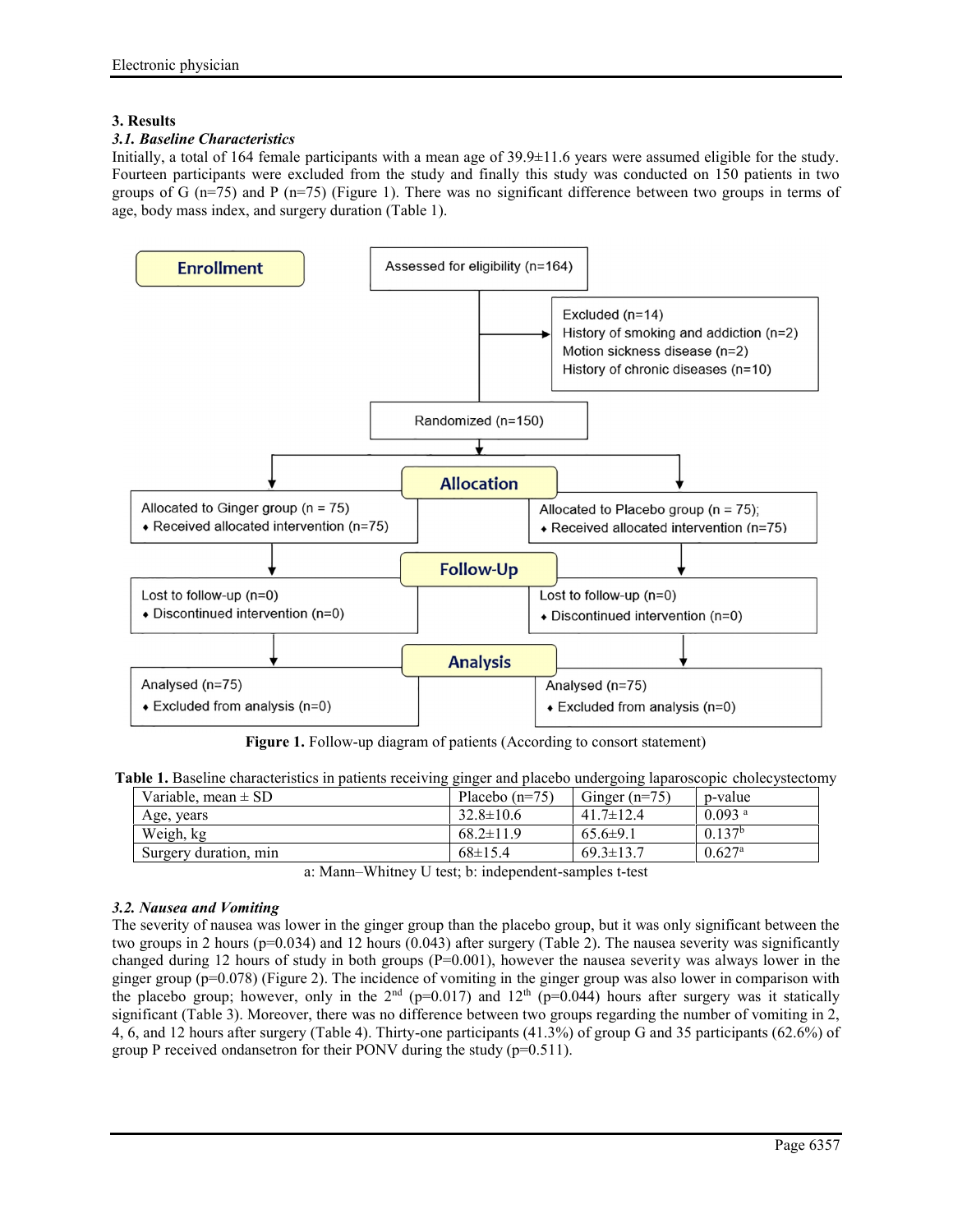|  | Table 2. Severity of nausea in patients receiving ginger and placebo undergoing laparoscopic cholecystectomy |  |  |
|--|--------------------------------------------------------------------------------------------------------------|--|--|
|  |                                                                                                              |  |  |

| Time after surgery, NRS <sup>a</sup> , mean $\pm$ SD | Placebo $(n=75)$ | Ginger $(n=75)$ | p-value |  |
|------------------------------------------------------|------------------|-----------------|---------|--|
| 2 hours                                              | $2.9 \pm 2.8$    | $2.0 \pm 2.7$   | 0.034   |  |
| 4 hours                                              | $3.2 \pm 2.6$    | $2.8 \pm 2.7$   | 0.352   |  |
| 6 hours                                              | $2.0 \pm 2.7$    | $1.8 \pm 2.4$   | 0.622   |  |
| 12 hours                                             | $1.8 \pm 0.8$    | $0.4 \pm 1.4$   | 0.043   |  |
| $\sqrt{2}$                                           |                  |                 |         |  |

| Table 3. Incidence of vomiting in patients receiving ginger and placebo undergoing laparoscopic cholecystectomy |                             |                  |                 |         |  |
|-----------------------------------------------------------------------------------------------------------------|-----------------------------|------------------|-----------------|---------|--|
|                                                                                                                 | Time after surgery, $n$ (%) | Placebo $(n=75)$ | Ginger $(n=75)$ | p-value |  |
|                                                                                                                 | 2 hours                     | 46(61.3)         | 33(44.0)        | 0.017   |  |
|                                                                                                                 | 4 hours                     | 50(66.6)         | 43 (57.3)       | 0.293   |  |
|                                                                                                                 | 6 hours                     | 32(42.6)         | 29(38.6)        | 0.722   |  |
|                                                                                                                 | 12 hours                    | 15(20.0)         | 6(8.0)          | 0.044   |  |

NRS: Numerical Rating Scale (0-10)

**Table 4.** Number of vomiting in each period of time in patients receiving ginger and placebo undergoing laparoscopic cholecystectomy

| Time after surgery, mean $\pm$ SD | Placebo $(n=75)$ | Ginger $(n=75)$ | p-value |
|-----------------------------------|------------------|-----------------|---------|
| 2 hours                           | $0.4 \pm 0.9$    | $0.3 \pm 0.7$   | 0.352   |
| 4 hours                           | $0.6 \pm 0.8$    | $0.6 \pm 0.9$   | 0.631   |
| 6 hours                           | $0.7 \pm 0.3$    | $0.4 \pm 0.7$   | 0.375   |
| 12 hours                          | $0.2 \pm 0.1$    | $0.1 \pm 0.3$   | 0.985   |



**Figure 2.** The differences of severity of nausea in patients receiving ginger and placebo undergoing laparoscopic cholecystectomy based on the numerical rating scale (0-10) assessment (vertical axis) during 12 h (horizontal axis) after surgery.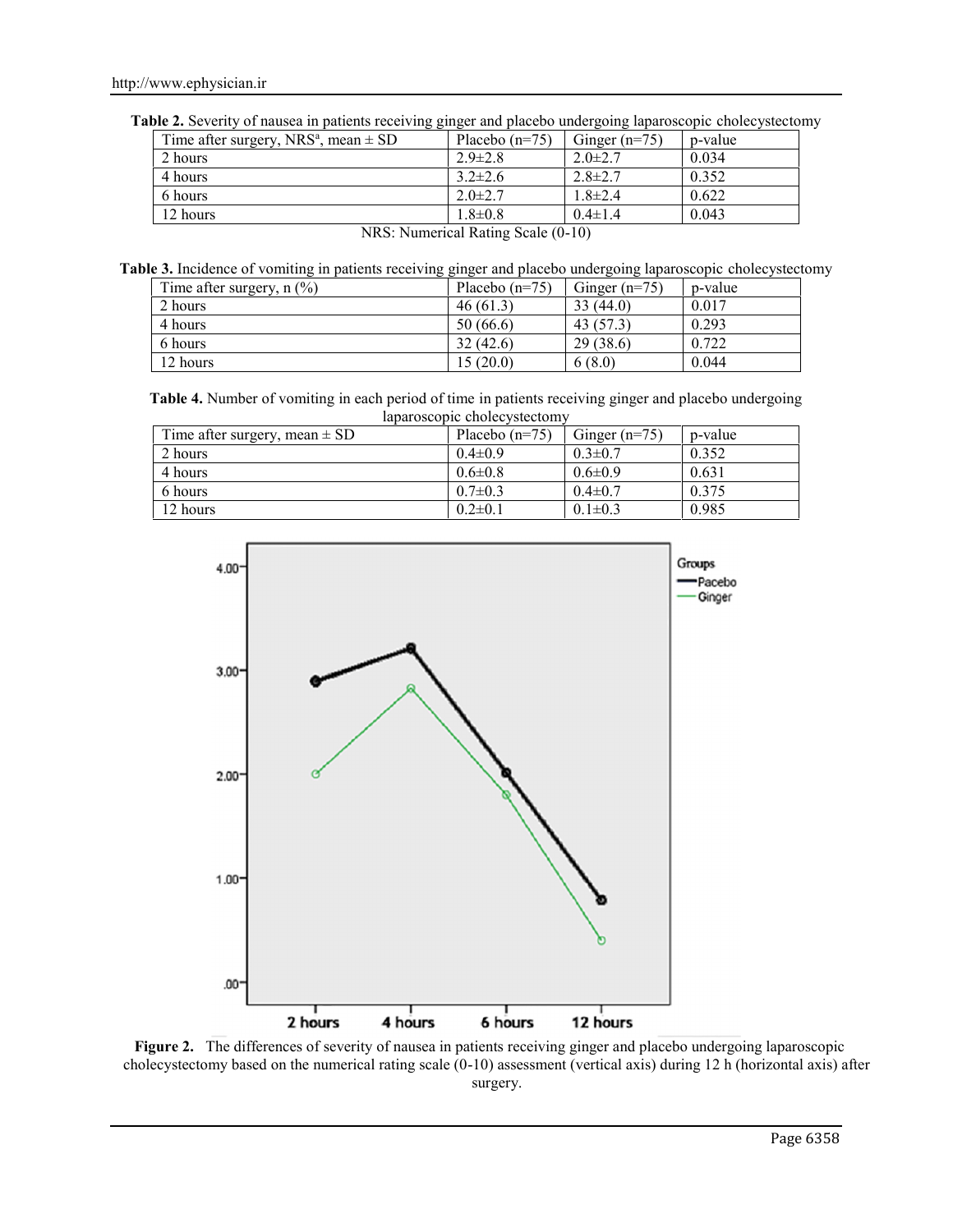# **4. Discussion**

This study was conducted to evaluate the efficacy of ginger for PONV prevention in patients undergoing laparoscopic cholecystectomy, and the main findings revealed that this agent seems to be clinically and sometimes, statistically effective. PONV is one of the most annoying complications following general anesthesia, mainly in laparoscopic surgery (28, 29). Also in our study, according to the time of data recording, the incidence of PONV was somehow similar to the previous studies, around 20-70% (1). Interestingly, this incidence was around 10% to 50% in our patients receiving ginger; which showed a reduction of about 10% PONV. Although, only in the 2nd and 12th hours after operations, the differences between two groups of ginger and placebo were statistically significant, but we could find a lower incidence of PONV in all 4 points of data entry in the ginger group, which was clinically meaningful. We did not only compare the PONV incidence between the two groups, we compared the severity of nausea and the frequency of vomiting, which supported the idea of the preventive effect of ginger in PONV. Although the mechanism of ginger action on the PONV prevention is not clear yet, anti-serotoninergic and serotonergic 5-HT3 effect of ginger extract, as well as M3 and 5-HT4 receptors antagonisms, are the possible ways of action in this aspect (30). In our study, based on both quantitative and qualitative analyses, patients who received ginger had lower complication in terms of PONV. Although, most of the available studies are in line with our findings (23-25, 31), a few studies disagreed with our results (32-34). Montazeri et al. have showed that 4 capsules containing 250 mg of ginger, compared with placebo given one hour before surgery in patients who had undergone surgical procedure, significantly reduced the mean nausea score at 2 hours after surgery (35). But similar to our study, it had no significant effect on nausea at 4 and 6 hours after surgery. In another study which was performed by Nanthakomon et al., ginger was effective significantly on reducing nausea at 2 and 6 hour after gynecologic surgery (36). In a Kalava et al. study, one gr of ginger capsule was only significant effective on decreasing the number of episodes of intraoperative nausea after elective cesarean-section; but it had no effect on PONV reduction (37). Another study also showed that ginger had a significant effect on nausea only, and it had no effect on vomiting (35). Other similar studies which were performed by Apariman et al. and Phillips et al. reported that ginger (1.5 gm and 1 gm, respectively) was post operatively effective in reducing nausea and vomiting compared with placebo (38). Also, Hosseini et al. investigated the effect of drops of ginger on PONV either in open or laparoscopic surgeries, and reported that ginger was significantly effective on reducing PONV (25). On the other hand, a meta-analysis on six different clinical trials showed that ginger had no antiemetic impact on PONV setting (32). Also, Arfeen et al. randomized 108 women who received ginger 0.5 gm, ginger 1 gm, and placebo before laparoscopic surgery; showing that the difference between ginger and placebo groups considering PONV was not significant (39). Furthermore, Eberhart et al. did not show any benefits of ginger for the prevention of PONV after laparoscopic surgery (34).

It seems that a variety of factors lead to the similarity or differences between our findings and the other studies. First of all, we believe that a different regimen of ginger was one of the possible causes. Most of the previous studies had investigated a high dose of ginger, more than or equal to 1 gr, but in our study and the Soltani et al. study, a lower dose of ginger, (500 mg) was prescribed (23, 24, 31). Moreover, we have compared ginger versus placebo, however, some other studies have evaluated ginger versus ondansetron or some other anti-emetic agents (1, 11). Different races, different times of data entry, and of course different methods of assessment of PONV were the other causes of variances between studies (20, 24, 27, 40). One of the biggest limitations of our study, was referred to our study population. This study was conducted on one gender, only women, since it was stablished that female gender is a risk factor for a higher rate of PONV. In this regard, we cannot extend our findings to whole population of patients undergoing laparoscopic cholecystectomy. Moreover, our study was a single center study; which has limited the power of our findings. Lastly, we did not measure some other factors such as pain, and their possible effects on PONV.

# **5. Conclusions**

In the current study, we used 500 mg of ginger one hour before laparoscopic cholecystectomy, and the findings reveled an optimal prevention of PONV. However, we believe that the use of a higher dose of ginger in combination with other antiemetic drugs could be more effective in reducing PONV. Although ginger is known as an effective, safe, and available agent in prevention of PONV, more clinical trials in different clinical settings are required for finding the most effective dosage.

# **Acknowledgments:**

This paper was extracted from an anesthesiology residency thesis at Mashhad University of Medical Sciences in Mashhad, Iran (Thesis Code: 4810-T).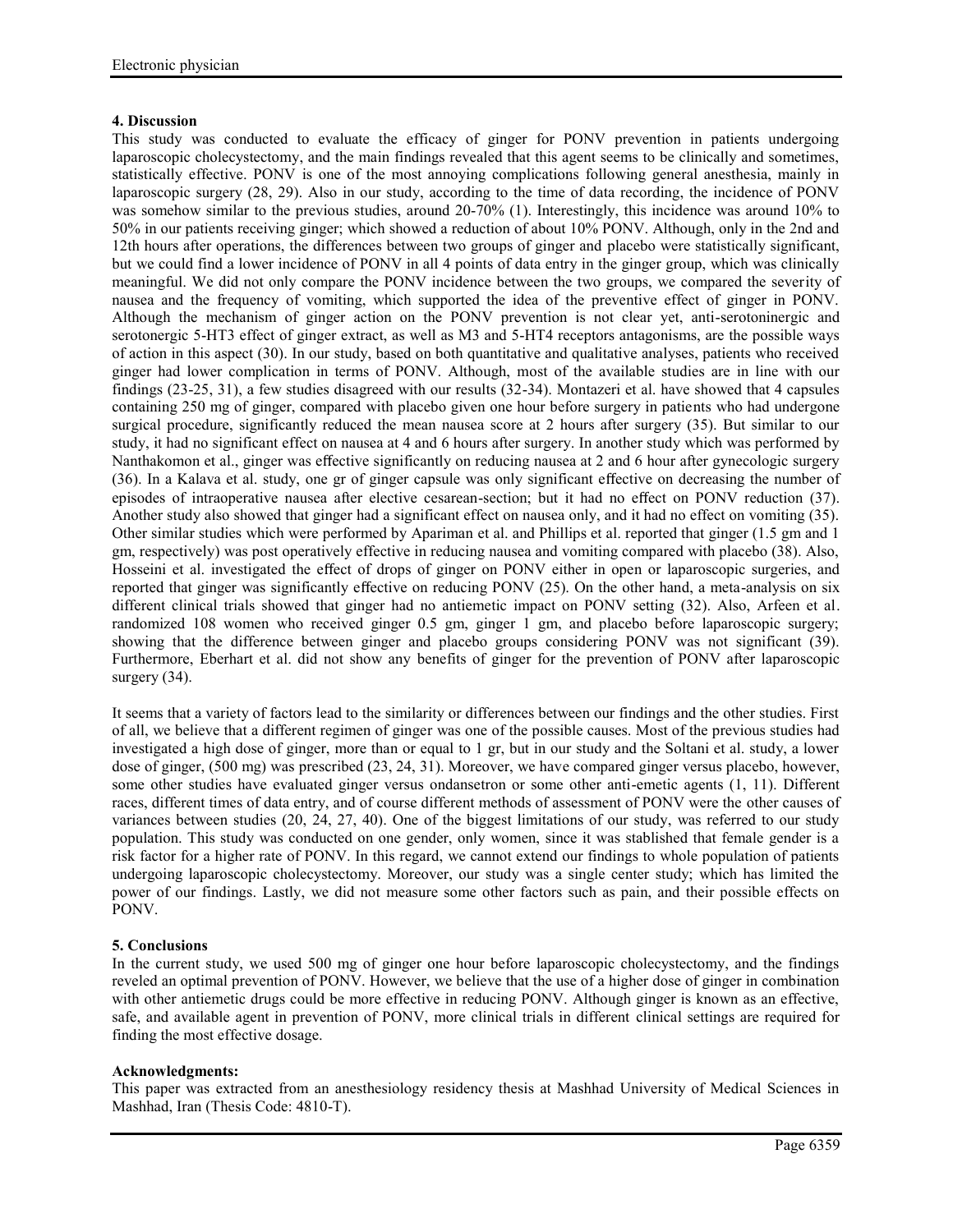#### **Trial Registration:**

The trial was registered at the Iranian Registry of Clinical Trials (http://www.irct.ir) with the Irct ID: IRCT2016122222218N2

### **Funding:**

This study was financially supported by the Deputy of Research of Mashhad University of Medical Sciences as a research project (Ref. no.: 941049)

### **Conflict of Interest:**

There is no conflict of interest to be declared.

### **Authors' contributions:**

All authors contributed to this project and article equally. All authors read and approved the final manuscript.

#### **References:**

- 1) Cao X, White PF, Ma H. An update on the management of postoperative nausea and vomiting. Journal of Anesthesia. 2017: 1-10. doi: 10.1007/s00540-017-2363-x.
- 2) Karanicolas PJ, Smith SE, Kanbur B, Davies E, Guyatt GH. The impact of prophylactic dexamethasone on nausea and vomiting after laparoscopic cholecystectomy: a systematic review and meta-analysis. Annals of surgery. 2008; 248(5): 751-62. doi: 10.1097/SLA.0b013e3181856024. PMID: 18948802.
- 3) Beattie WS, Lindblad T, Buckley DN, Forrest JB. The incidence of postoperative nausea and vomiting in women undergoing laparoscopy is influenced by the day of menstrual cycle. Can J Anaesth. 1991; 38(3): 298-302. doi: 10.1007/BF03007618. PMID: 1828016.
- 4) Eberhart LH, Frank S, Lange H, Morin AM, Scherag A, Wulf H, et al. Systematic review on the recurrence of postoperative nausea and vomiting after a first episode in the recovery room–implications for the treatment of PONV and related clinical trials. BMC anesthesiology. 2006; 6(1): 14. doi: 10.1186/1471- 2253-6-14. PMID: 17166262, PMCID: PMC1712223.
- 5) Watcha MF, White PF. Postoperative nausea and vomiting. Its etiology, treatment, and prevention. Anesthesiology. 1992; 77(1): 162-84. doi: 10.1097/00000542-199207000-00023.
- 6) Gan TJ. Risk factors for postoperative nausea and vomiting. Anesthesia & Analgesia. 2006; 102(6): 1884- 98. doi: 10.1213/01.ANE.0000219597.16143.4D. PMID: 16717343.
- 7) Kovac AL. Prevention and treatment of postoperative nausea and vomiting. Drugs. 2000; 59(2): 213-43. doi: 10.2165/00003495-200059020-00005. PMID: 10730546.
- 8) Korttila K, Kauste A, Auvinen J. Comparison of domperidone, droperidol, and metoclopramide in the prevention and treatment of nausea and vomiting after balanced general anesthesia. Anesthesia & Analgesia. 1979; 58(5): 396-400. doi: 10.1213/00000539-197909000-00010.
- 9) Hafizi L, Kiafar M, Shamloo AS, Andalibizadeh S, Nouri M, Zirak N. Comparison of the Efficacy of Midazolam Vs. Ondansetron in Preventing Post Operative Nausea and Vomiting in Gynecologic Laparoscopic Surgeries:Double-blinded Randomized Clinical Trial Study. Science Journal of Medicine and Clinical Trials. 2013; 2013. doi: 10.7237/sjmct/178.
- 10) Stott A. Examining the efficacy of stimulating the PC6 wrist acupuncture point for preventing postoperative nausea and vomiting: A Cochrane review summary. International journal of nursing studies. 2016; 64: 139-41. doi: 10.1016/j.ijnurstu.2016.07.004. PMID: 27817841.
- 11) Marx W, Kiss N, Isenring L. Is ginger beneficial for nausea and vomiting? An update of the literature. Current opinion in supportive and palliative care. 2015; 9(2): 189-95. doi: 10.1097/SPC.0000000000000135. PMID: 25872115.
- 12) Girard N. Evidence appraisal of Seidi J, Ebnerasooli S, Shahsawari S, Nzarian S. The influence of oral ginger before operation on nausea and vomiting after cataract surgery under general anesthesia: a double blind placebo-controlled randomized clinical trial. AORN j. 2017; 105(6): 628-33. DOI: 10.1016/j.aorn.2017.04.014. PMID: 28554360.
- 13) Loya AM, González-Stuart A, Rivera JO. Prevalence of polypharmacy, polyherbacy, nutritional supplement use and potential product interactions among older adults living on the United States-Mexico border. Drugs & aging. 2009; 26(5): 423-36. doi: 10.2165/00002512-200926050-00006. PMID: 19552494.
- 14) Cohen PA, Ernst E. Safety of herbal supplements: a guide for cardiologists. Cardiovascular therapeutics. 2010; 28(4): 246-53. doi: 10.1111/j.1755-5922.2010.00193.x. PMID: 20633025.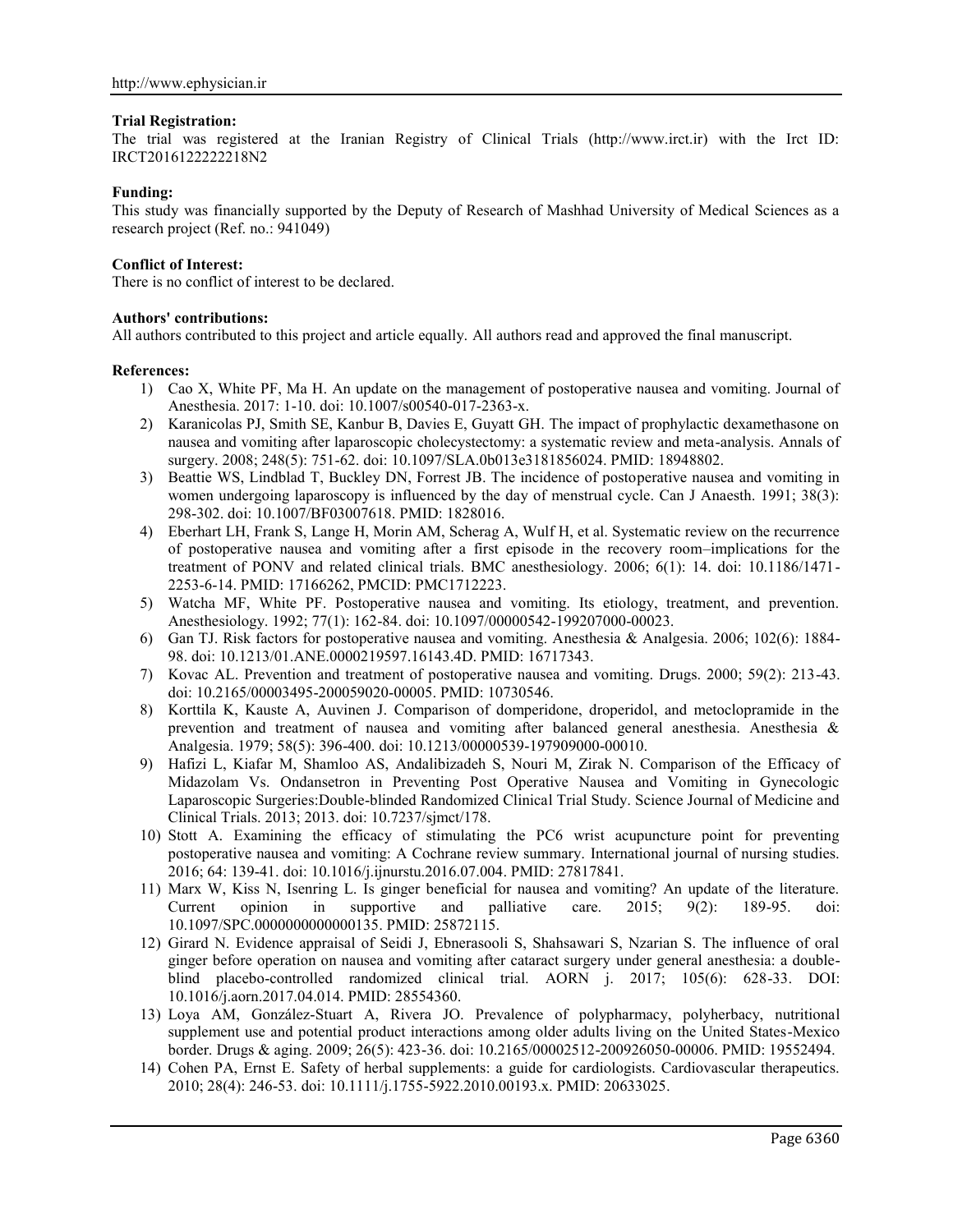- 15) Singletary K. Ginger: an overview of health benefits. Nutrition Today. 2010; 45(4): 171-83. doi: 10.1097/NT.0b013e3181ed3543.
- 16) Palatty PL, Haniadka R, Valder B, Arora R, Baliga MS. Ginger in the prevention of nausea and vomiting: a review. Critical reviews in food science and nutrition. 2013; 53(7): 659-69. doi: 10.1080/10408398.2011.553751. PMID: 23638927.
- 17) Haniadka R, Saldanha E, Sunita V, Palatty PL, Fayad R, Baliga MS. A review of the gastroprotective effects of ginger (Zingiber officinale Roscoe). Food & function. 2013; 4(6): 845-55. doi: 10.1039/c3fo30337c. PMID: 23612703.
- 18) Zick SM, Ruffin MT, Lee J, Normolle DP, Siden R, Alrawi S, et al. Phase II trial of encapsulated ginger as a treatment for chemotherapy-induced nausea and vomiting. Supportive care in cancer. 2009; 17(5): 563- 72. doi: 10.1007/s00520-008-0528-8. PMID: 19005687, PMCID: PMC4131259.
- 19) Thomson M, Corbin R, Leung L. Effects of ginger for nausea and vomiting in early pregnancy: a meta analysis. The Journal of the American Board of Family Medicine. 2014; 27(1): 115-22. doi: 10.3122/jabfm.2014.01.130167. PMID: 24390893.
- 20) Seidi J, Ebnerasooli S, Shahsawari S, Nzarian S. The Influence of Oral Ginger before Operation on Nausea and Vomiting after Cataract Surgery under General Anesthesia: A double-blind placebo-controlled randomized clinical trial. Electron physician. 2017; 9(1): 3508-14. doi: 10.19082/3508. PMID: 28243400, PMCID: PMC5308488.
- 21) Eberhart LH, Mayer R, Betz O, Tsolakidis S, Hilpert W, Morin AM, et al. Ginger does not prevent postoperative nausea and vomiting after laparoscopic surgery. Anesthesia and analgesia. 2003; 96(4): 995- 8. doi: 10.1213/01.ANE.0000055818.64084.41. PMID: 12651648.
- 22) Burroughs VJ, Maxey RW, Levy RA. Racial and ethnic differences in response to medicines: towards individualized pharmaceutical treatment. Journal of the National Medical Association. 2002; 94(10 Suppl): 1. PMID: 12401060, PMCID: PMC2594139.
- 23) Ozgoli G, Goli M, Simbar M. Effects of ginger capsules on pregnancy, nausea, and vomiting. J Altern Complement Med. 2009; 15(3): 243-6. doi: 10.1089/acm.2008.0406. PMID: 19250006.
- 24) Soltani E, Jangjoo A, Aghaei MA, Dalili A. Effects of preoperative administration of ginger (Zingiber officinale Roscoe) on postoperative nausea and vomiting after laparoscopic cholecystectomy. Journal of Traditional and Complementary Medicine. 2017. doi: 10.1016/j.jtcme.2017.06.008.
- 25) Hosseini FS, Adib-Hajbaghery M. Ginger essence effect on nausea and vomiting after open and laparoscopic nephrectomies. Nursing and midwifery studies. 2015; 4(2). doi: 10.17795/nmsjournal28625. PMID: 26339671, PMCID: PMC4557412.
- 26) Adib-Hajbaghery M, Hosseini FS. Investigating the effects of inhaling ginger essence on post-nephrectomy nausea and vomiting. Complementary therapies in medicine. 2015; 23(6): 827-31. doi: 10.1016/j.ctim.2015.10.002. PMID: 26645524.
- 27) Chaiyakunapruk N, Kitikannakorn N, Nathisuwan S, Leeprakobboon K, Leelasettagool C. The efficacy of ginger for the prevention of postoperative nausea and vomiting: a meta-analysis. American journal of obstetrics and gynecology. 2006; 194(1): 95-9. doi: 10.1016/j.ajog.2005.06.046. PMID: 16389016.
- 28) Khalaj AR, Miri SR, Porlashkari M, Mohammadi A. Prophylactic Anti-Emetic Effect of Dexamethasone and Metoclopramide on the Nausea and Vomiting Induced by Laparoscopic Cholecystectomy: A Randomized, Double Blind, Placebo-Controlled Trial. Journal of Minimally Invasive Surgical Sciences. 2013; 2(3): 18-22.
- 29) Nesek-Adam V, Grizelj-Stojčić E, Rašić Ž, Čala Z, Mršić V, Smiljanić A. Comparison of dexamethasone, metoclopramide, and their combination in the prevention of postoperative nausea and vomiting after laparoscopic cholecystectomy. Surgical endoscopy. 2007; 21(4): 607-12. doi: 10.1007/s00464-006-9122-7. PMID: 17285386.
- 30) Ali BH, Blunden G, Tanira MO, Nemmar A. Some phytochemical, pharmacological and toxicological properties of ginger (Zingiber officinale Roscoe): a review of recent research. Food and chemical Toxicology. 2008; 46(2): 409-20. doi: 10.1016/j.fct.2007.09.085. PMID: 17950516.
- 31) Mandal P, Das A, Majumdar S, Bhattacharyya T, Mitra T, Kundu R. The efficacy of ginger added to ondansetron for preventing postoperative nausea and vomiting in ambulatory surgery. Pharmacognosy research. 2014; 6(1): 52. doi: 10.4103/0974-8490.122918. PMID: 24497743, PMCID: PMC3897009.
- 32) Morin A, Betz O, Kranke P, Geldner G, Wulf H, Eberhart L. Is ginger a relevant antiemetic for postoperative nausea and vomiting? Anasthesiologie, Intensivmedizin, Notfallmedizin, Schmerztherapie: AINS. 2004; 39(5): 281-5. PMID: 15156419.